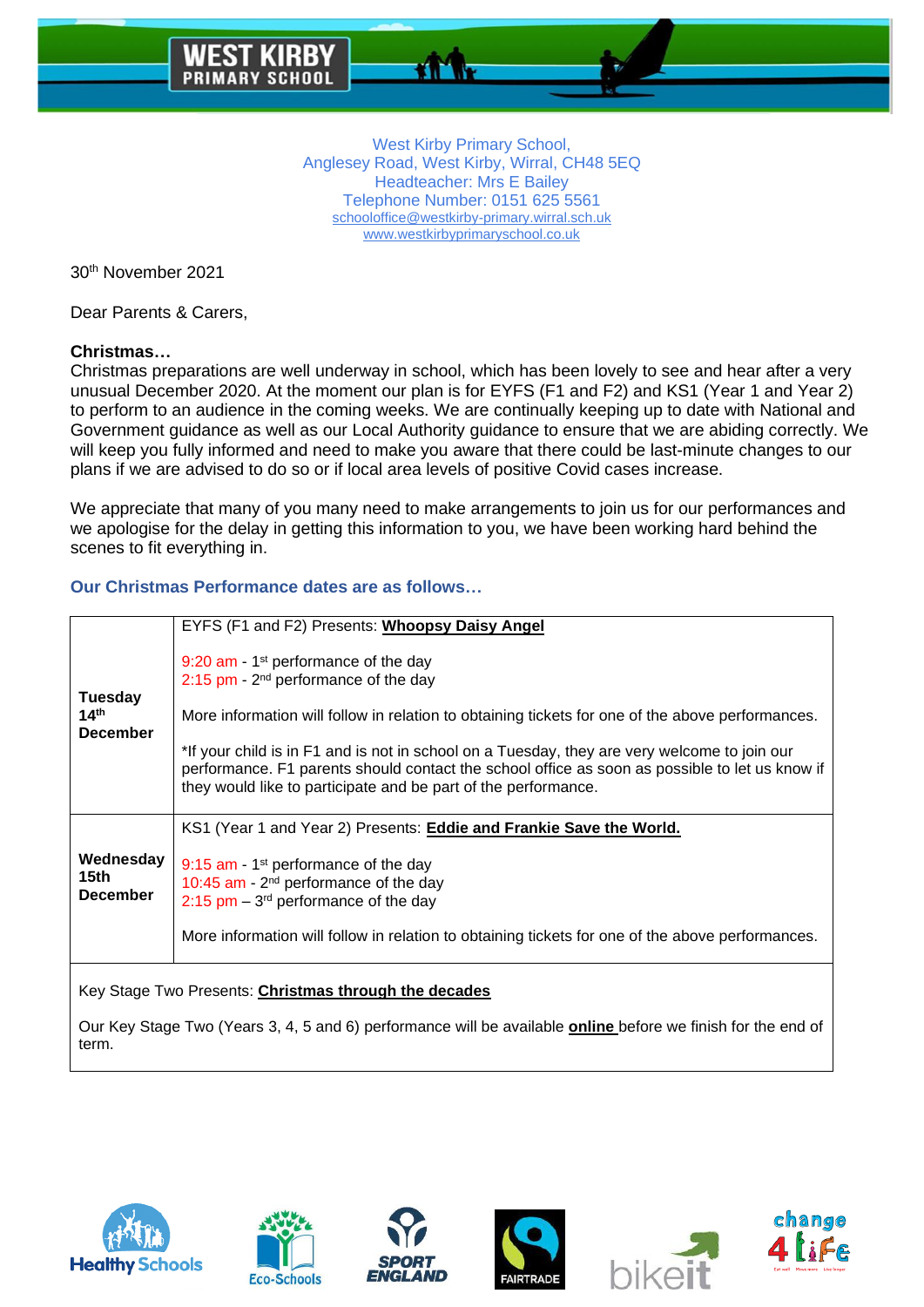

In order to adhere to our Covid Risk Assessment we plan to have the following measures in place for the EYFS and KS1 performances.

- Two tickets per child
- Attendance at one performance only
- Use a Lateral Flow Test before attending
- Do not attend if you have any of the Covid Symptoms
- More performances to allow for smaller audiences, which will enable us to have more distance between households
- Increased ventilation in the hall, please wrap up warm
- Face Coverings to be worn by anyone over the age of 11
- Hands to be sanitised on arrival
- One-way system in place for entry and exit

### **PTA Event…**

On **Friday 3rd December** all of the children are invited to come to school in non-uniform in return for donating chocolate or a bottle for the Tombola. The Tombola Stall will be located in the hall from 3:20pm on Friday 3<sup>rd</sup> December, entry will be through the car park gates to the hall. We look forward to seeing many of you there supporting our brilliant PTA to raise funds for our school.

\*UKS2 (Year 5 and Year 6) also have their Intra Sports Tournament on this day; therefore, please can we request that they opt for suitable sports clothing with trainers for their non-uniform – thank you.

#### **Local News…**

I am sure many of you are aware of the very sad news over the weekend in Liverpool, and our condolences go to the family and friends of Ava White. Some of our older children (Year 5 and Year 6) have raised this in conversation and have expressed worry or concern about what happened. We have not discussed it in school but have listened to some of the children who had raised concerns. I just wanted to bring this to your attention so that you can talk to your children if you feel it is necessary or appropriate for your child. If you feel your child is particularly affected or struggling, please let us know so we can help support them and look to sign post you further.

#### **WKPS Sport…**

On the 17<sup>th</sup> November, a team of Year 5 and Year 6 girls and boys participated in a Tag Rugby Tournament on a cold and breezy day at St Peters Catholic Primary School. They fully embraced the spirit of the competition and were complimented on their passing skills. The team came 3<sup>rd</sup> and scored points in every game. They were polite and courteous and a credit to West Kirby Primary School. Well done to our team and thank you for making it such a fun occasion.

Last week, Class 5 returned to the pool with 5 days of swimming. Each session was an hour and this really paid off, as every child made progress. The children enjoyed being back in the water, even the most reluctant of swimmers.











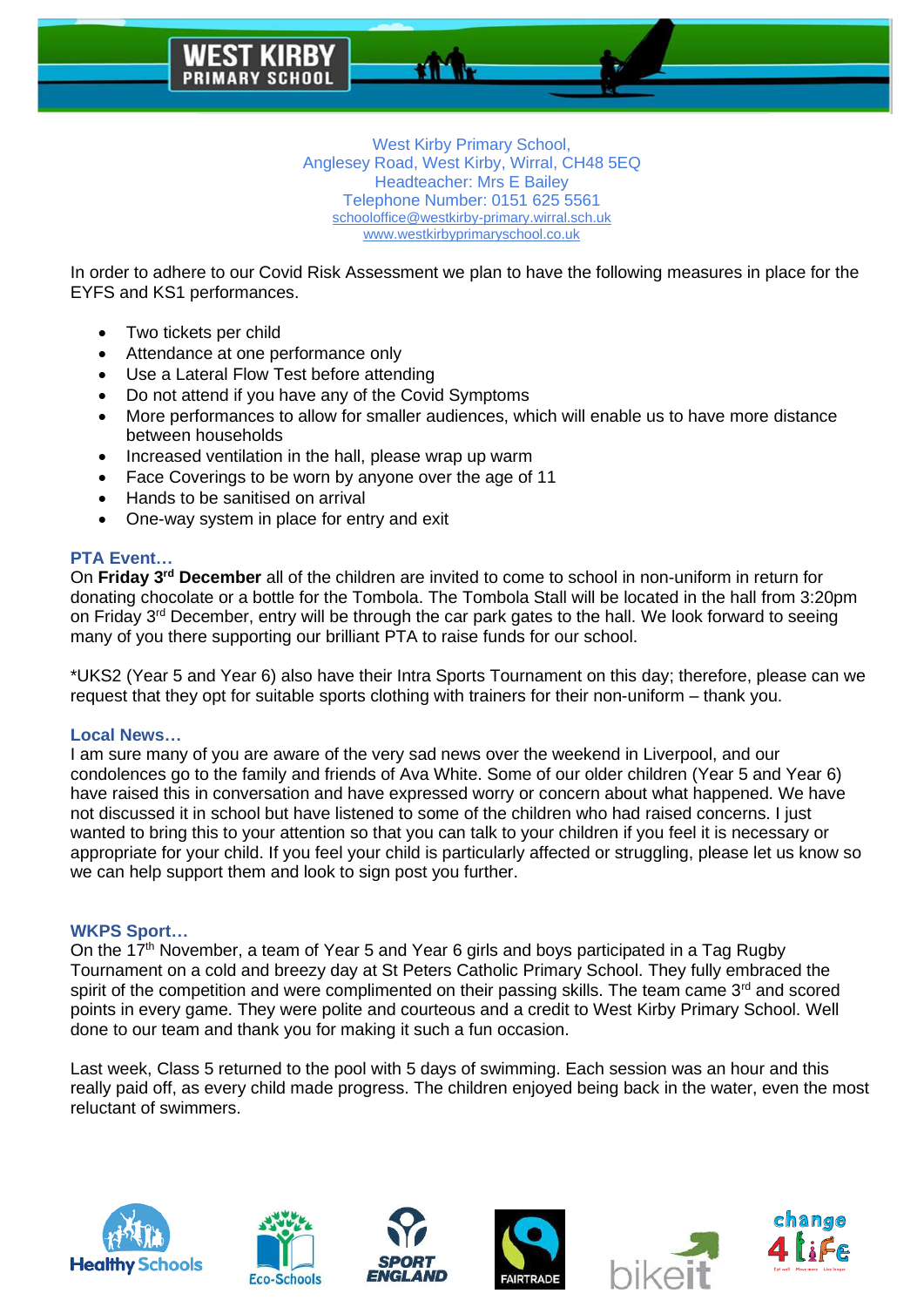

Now that pools are fully open again, we would like to take this opportunity to ask parents to source swimming lessons for their children, if needed. It is a skill that could save a life, especially as we live in an area so close to the sea.

We would also like to take this opportunity to thank parent helpers involved in sport and swimming for their time in helping the children access these opportunities. Without that support, we could not attend events or access swimming so easily.

### **Attendance…**

Well done to Redwing Class who have been the winners of Attendance Ted for the last two weeks.

Our attendance for the latest two-week period ( $15<sup>th</sup>$  November –  $26<sup>th</sup>$  November) can be seen below. We are aiming for every year group to be 97% and above – well done Year 2 and Year 5.

| F <sub>2</sub> | 94 % |
|----------------|------|
| Year 1         | 96 % |
| Year 2         | 99%  |
| Year 3         | 96 % |
| Year 4         | 95%  |
| Year 5         | 97%  |
| Year 6         | 95 % |

#### **Road Safety…**

Having been told that Bridge Road would remain closed into the new year, it is now once again open. Hopefully this will relieve some of the traffic along Anglesey Road. We may see the road closed for further work in the new year.

#### **Local Residents…**

Unfortunately, I have heard from a few of our local residents and neighbours over the past few weeks, who have reported to me that there has been conflict over parking issues. Some of our children have been witness to this and I find this really upsetting. When children see or hear conflict, they often come into school at the start of the day upset. The reputation of our great school is really important to all of us and these situations can bring negativity towards our school from the local community. Please can I ask that we all remain polite, calm and kind towards each other in particular for the wellbeing of our children – thank you.

#### **Social Media…**

If you are not already following us on Twitter please do so, you can find us at: @WKPSWirral Our PTA also have a Facebook Group, please give them a like and follow them. We also have an Instagram account – please log on and find us westkirby\_primaryschool











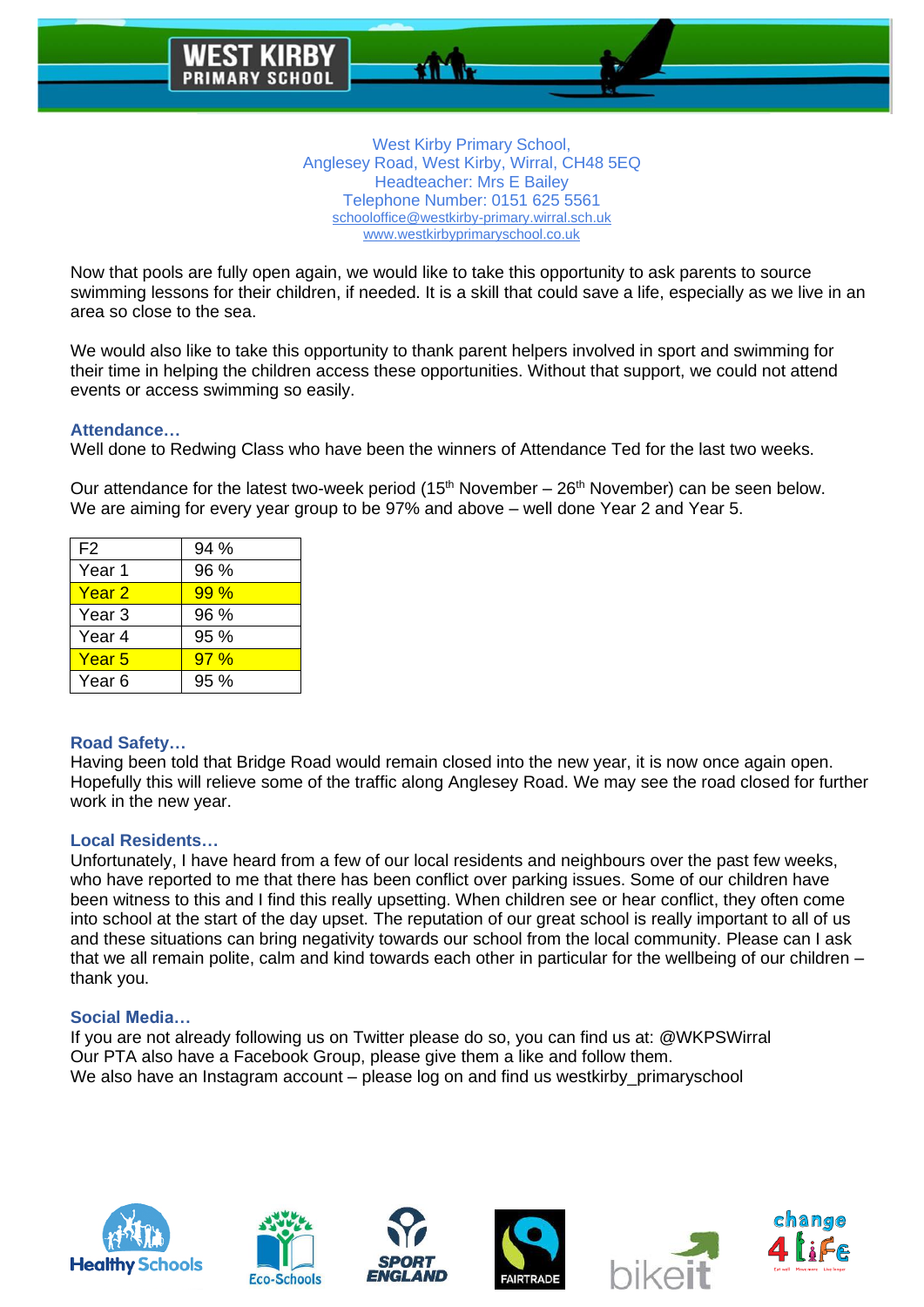аñ

## **Important Dates for your Diary…**

| Thursday 2 <sup>nd</sup>      | EYFS Trip to West Kirby United Reformed Church (am)                                                                                                                                        |
|-------------------------------|--------------------------------------------------------------------------------------------------------------------------------------------------------------------------------------------|
| <b>December</b>               | LKS2 (Year 3 and Year 4) Intra Sports Tournament (am)                                                                                                                                      |
| Friday 3rd<br><b>December</b> | Non-Uniform Day for Tombola Donations (UKS2 need sports clothing)<br>UKS2 (Year 5 and Year 6) Intra Sports Tournament (am)<br>Tombola 3:20pm onwards in the school hall – everyone welcome |

| Monday 6th<br><b>December</b>              | UKS2 PTA Christmas Craft Event (3:20pm - 4:45pm)<br>٠                                                                                                                                                                                        |
|--------------------------------------------|----------------------------------------------------------------------------------------------------------------------------------------------------------------------------------------------------------------------------------------------|
| Tuesday 7 <sup>th</sup><br><b>December</b> | Class 5 Trip to West Kirby United Reformed Church (1:15 pm to 2:45 pm)<br>٠<br>LKS2 PTA Christmas Craft Event (3:20pm - 4:45pm)                                                                                                              |
| Wednesday 8th<br><b>December</b>           | LKS2 (Year 3 and Year 4) Trip to West Kirby United Reformed Church (am)<br>٠<br>KS1 PTA Christmas Craft Event (3:20pm - 4:45pm)                                                                                                              |
| <b>Thursday 9th</b><br><b>December</b>     | Class 5/6 Trip to West Kirby United Reformed Church (10:30-11:45am)<br>٠<br>Class 6 Trip to West Kirby United Reformed Church (1:15-2:30pm)<br>EYFS PTA Christmas Craft Event (3:20pm - 4:45pm)                                              |
| Friday 10th<br><b>December</b>             | <b>Christmas Jumper Day</b><br>If your child would like to, they can come to school in a Christmas Jumper rather than<br>their school jumper or school cardigan. We are asking for a donation of £1 for The<br>Clatterbridge Cancer Charity. |

| Tuesday 14th<br><b>December</b>   | EYFS Christmas Performance: Whoopsy Daisy Angel<br>$\bullet$<br>9:20am and 2:15pm                                                                    |
|-----------------------------------|------------------------------------------------------------------------------------------------------------------------------------------------------|
| Wednesday 15th<br><b>December</b> | <b>KS1 Christmas Performance</b><br>$\bullet$<br>9:15am, 10:45am and 2:15pm                                                                          |
| Thursday 16th<br><b>December</b>  | <b>Christmas Hat Day</b><br>If your child would like to, they can come to school wearing a Christmas Hat and<br>donate at least £1 for Claire House. |
| Friday 17th<br><b>December</b>    | Last day in school before school closes at the end of the day for the Christmas<br>holidays.                                                         |